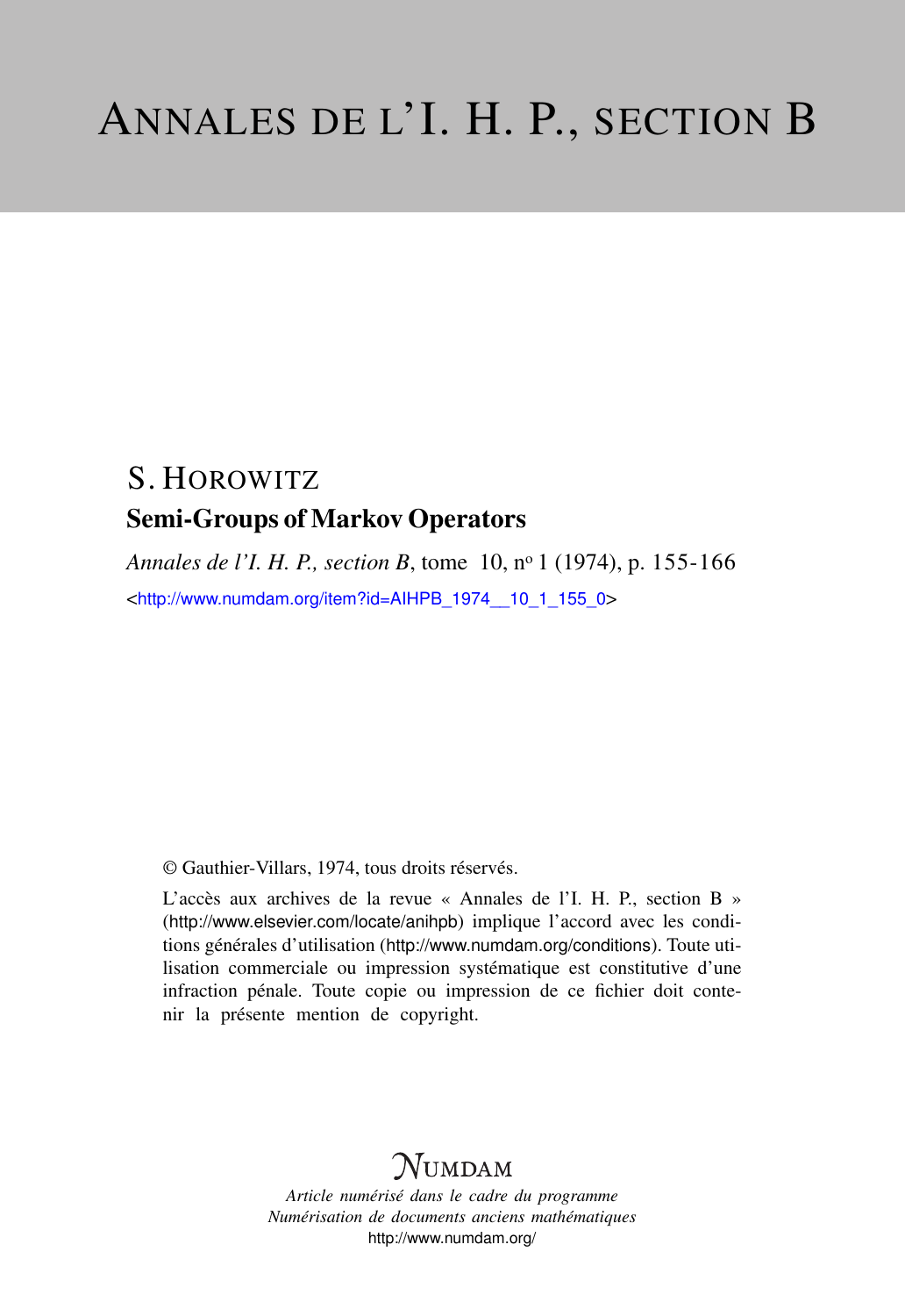## Semi-Groups of Markov Operators

by

#### S. HOROWITZ

Tel-Aviv University. Department of Mathematical Sciences and Department of Statistics

 $SUMMARY.$  - The paper states and proves some theorems for semigroups of Markov operators (contractions on  $L_1$ ) analogous to theorems known for a single operator :

(i) Let  ${P_t}$  be a semi-group. Q is said to be a convex combination of  ${P_t}$  if

$$
Qf(x) = \left(\int_0^\infty \phi(t) P_t f dt\right)(x) \qquad (f \in L_\infty)
$$

where  $\phi(t) > 0$ ,  $\phi(t) > 0$ ,

$$
\int_0^\infty \phi(t)dt = 1 \quad \text{and} \quad \int_0^\infty t\phi(t)dt < \infty.
$$

(ii)  $\{P_t\}$  is defined to be conservative, ergodic, a Harris process or quasi-compact if Q has this property. Some theorems for such semi-groups analogous to theorems for single operator are proved.

(iii) A necessary and sufficient condition for the existence of a  $\sigma$ -finite invariant measure is given.

Annales de /' Institut Henri Poincaré - Section B - Vol. X, n° 1 - 1974.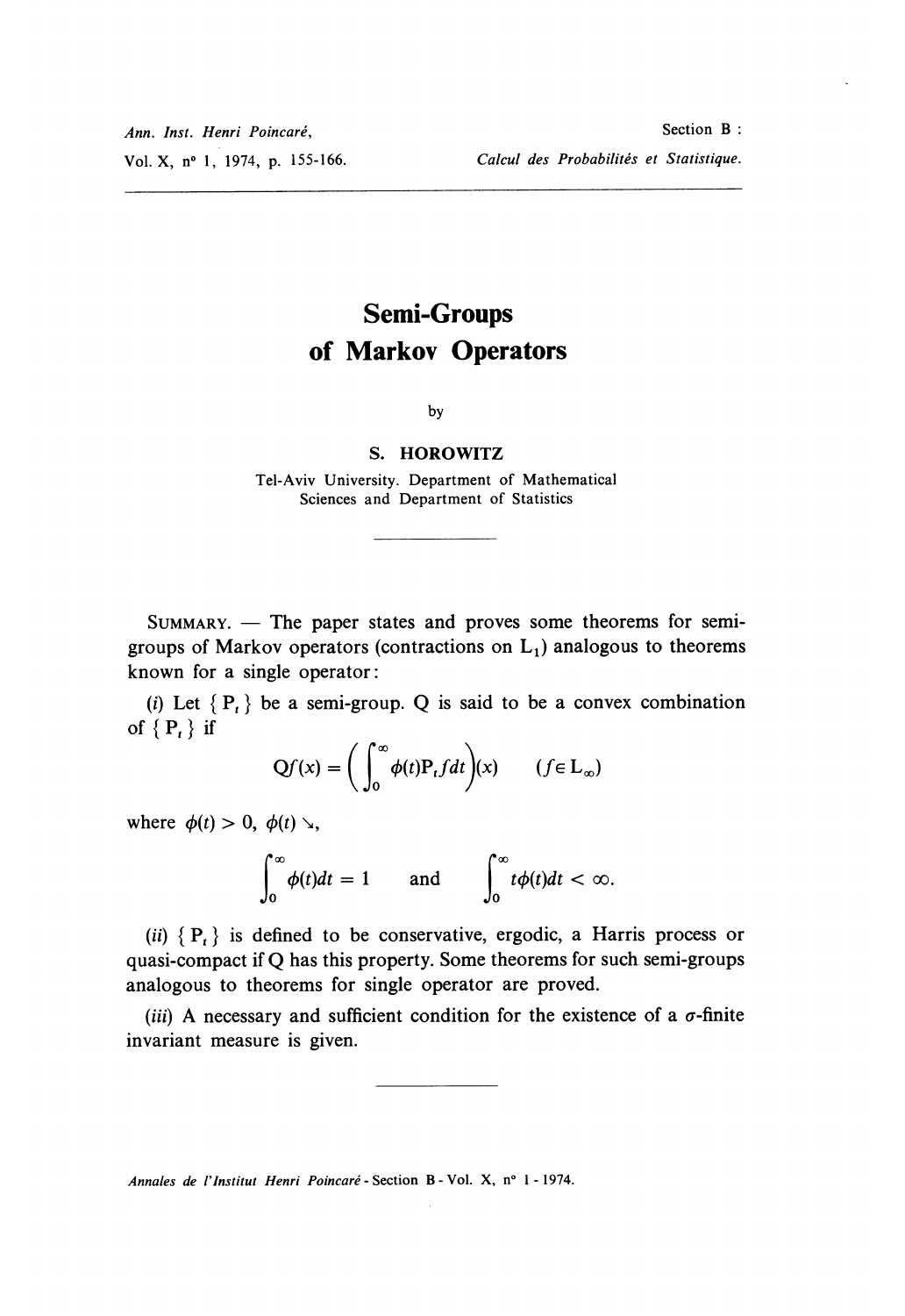### 1 PRELIMINARIES

Let  $(X, \Sigma, m)$  be a finite measure space. A Markov operator is a positive linear contraction P on  $L_1(X, \Sigma, m)$ . P will be written to the right of its variable while its adjoint, acting on  $L_{\infty}(X, \Sigma, m)$  will be denoted by P and written to the left of its variable. Thus  $\langle uP, f \rangle = \langle u, Pf \rangle$  for  $u \in L_1$ and  $f \in L_{\infty}$ .

The operator P acts on the space of the measures absolutely continuous with respect to m, which is isometric to  $L_1(m)$  as follows

$$
\mu P(A) = \int P 1_A d\mu.
$$

The same formula is defined for  $\sigma$ -finite measures. Our reference for ergodic theory of a single Markov operator is [6].

DEFINITION 1.1.  $-$  A *Markov Process* is a strongly measurable semigroup  $\{P_t | t \geq 0\}$  of Markov operators.

By slight modifications of theorem 1.1 of  $[I]$  we have:

THEOREM 1.1. -- Let  $\{P_t\}$  be a Markov process, then for every  $f \in L_{\infty}(m)$ there exists a function  $g(t, x)$  measurable on [0,  $\infty$ ). X (and uniquely defined with respect to the product of Lebesgue measure and  $m$ ), such that for every function  $\phi(t) \geq 0$  on  $[0, \infty)$  with

$$
\int_0^\infty \phi(t)dt < \infty, \quad \int_0^\infty \phi(t)g(t,x)dt = \bigg(\int_0^\infty \phi(t)P_t f dt\bigg)(x) \quad \text{a. e. } m \quad \text{on } X.
$$

DÉFINITION  $1.2 - A$  Markov process is said to be conservative if for every  $0 \leq f$  we have

$$
\lim_{T \to \infty} \int_0^T P_t f dt = \begin{cases} 0 & \text{a. e.} \\ \infty & \end{cases}
$$

DÉFINITION 1.3. - A measure  $\mu$  is said to be *invariant* under  $\{P_t\}$ if  $\mu P_t = \mu$ ,  $\forall t$ .

#### 2. CONVEX COMBINATION OF MARKOV PROCESSES

DÉFINITION 2.1. — Let  $\phi(t) > 0$  be a decreasing function on [0,  $\infty$ ) with

$$
\int_0^\infty \phi(t)dt = 1 \quad \text{and} \quad \int_0^\infty t\phi(t)dt < \infty,
$$

Annales de I'Institut Henri Poincaré - Section B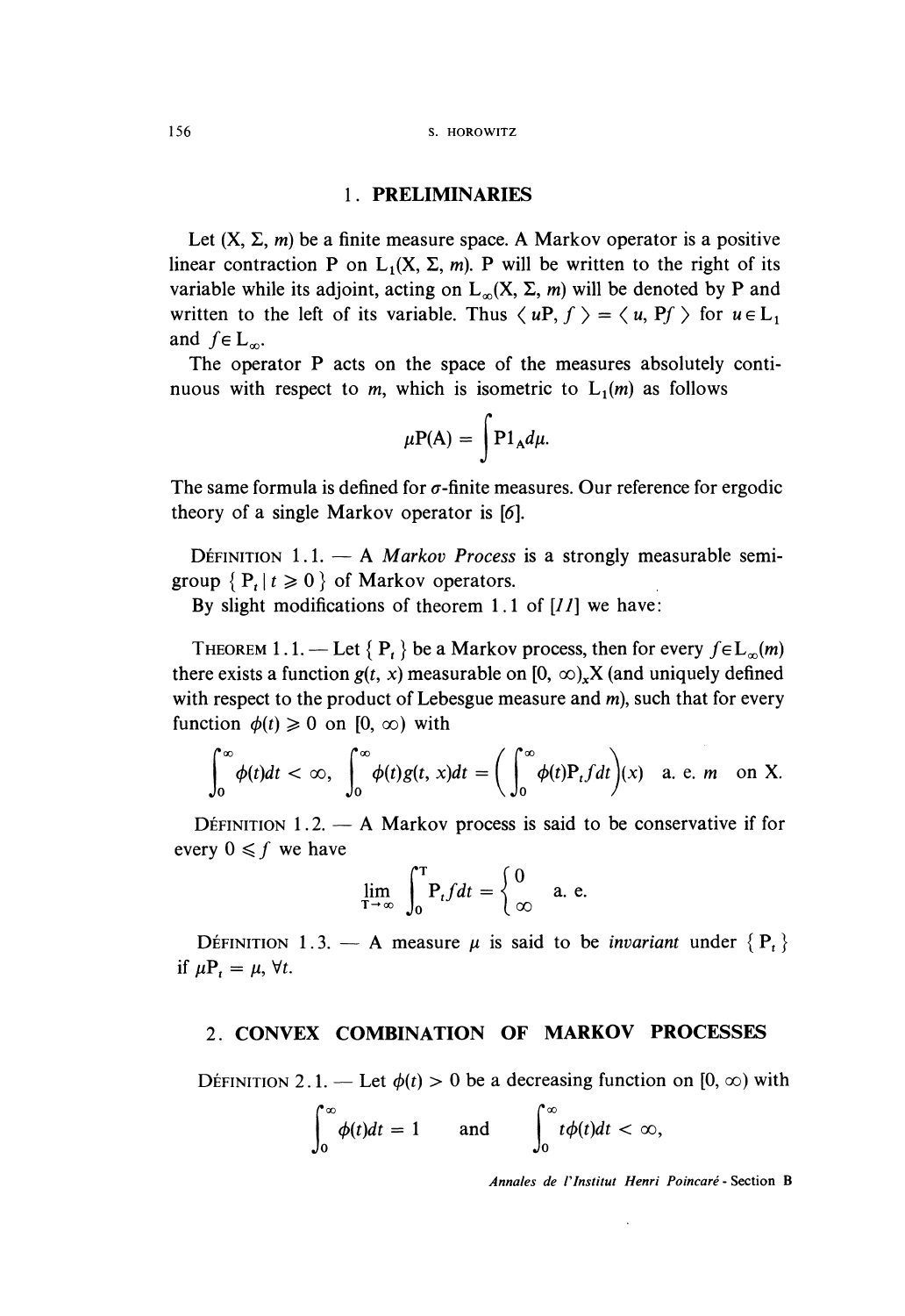Q is called a *convex combination* of the Markov processes  ${P_t}$  if

$$
Qf(x) = \bigg(\int_0^\infty \phi(t) P_t f dt\bigg)(x).
$$

LEMMA 2.1. - Let O be a convex combination with the function  $\phi(t)$ as in the definition 2.1 then for every  $f \in L_{\infty}(m)$  and for every real number T we have

$$
\left.\int_0^T P_t(I-Q)fdt\right|_{\infty}\leq 4||f||_{\infty}.\int_0^{\infty}t\phi(t)dt
$$

Proof

$$
\left\| \int_{0}^{T} P_{t}(I - Q) f dt \right\|_{\infty}
$$
\n=
$$
\left\| \int_{0}^{T} \left( P_{t} - P_{t} \int_{0}^{\infty} \phi(s) P_{s} ds \right) f dt \right\|_{\infty}
$$
\n=
$$
\left\| \int_{0}^{\infty} \phi(s) \int_{0}^{T} (P_{t} - P_{t+s}) f dt ds \right\|_{\infty}
$$
\n
$$
\leq \left\| \int_{0}^{T} \phi(s) \int_{0}^{T} (P_{t} - P_{t+s}) f dt ds \right\|_{\infty} + \left\| \int_{T}^{\infty} \phi(s) \int_{0}^{T} (P_{t} - P_{t+s}) f dt ds \right\|_{\infty}
$$
\n
$$
\leq \left\| \int_{0}^{T} \phi(s) \int_{0}^{s} P_{t} f dt ds \right\|_{\infty} + \left\| \int_{0}^{T} \phi(s) \int_{T}^{T+s} P_{t} f dt ds \right\|_{\infty}
$$
\n+
$$
\left\| \int_{T}^{\infty} \phi(s) \int_{0}^{T} P_{t} f dt ds \right\|_{\infty} + \left\| \int_{T}^{\infty} \phi(s) \int_{s}^{T+s} P_{t} f dt ds \right\|_{\infty}
$$
\n
$$
\leq 4 \left\| f \right\|_{\infty} \int_{0}^{\infty} s \phi(s) ds
$$

THEOREM 2.2. – The Markov process  $\{P_t\}$  is conservative if and only if its convex combination Q is conservative.

*Proof.* – If Q is not conservative then there exist a function  $f \ge 0$  such that  $Qf \le f$  and  $Qf \ne f$  (see [7]). Debote  $0 \le g = f - Qf$  by lemma 2.1

$$
\bigg\|\int_0^\infty \mathbf{P}_t g dt\bigg\|_\infty < \infty,
$$

hence  ${P<sub>t</sub>}$  is not conservative.

On the other hand if  ${P_t}$  is not conservative then there exists a function  $f \ge 0$  such that  $\int_0^\infty P_t f dt < \infty$  (If  $\{P_t\}$  is not conservative then by Vol. X, nº 1 - 1974.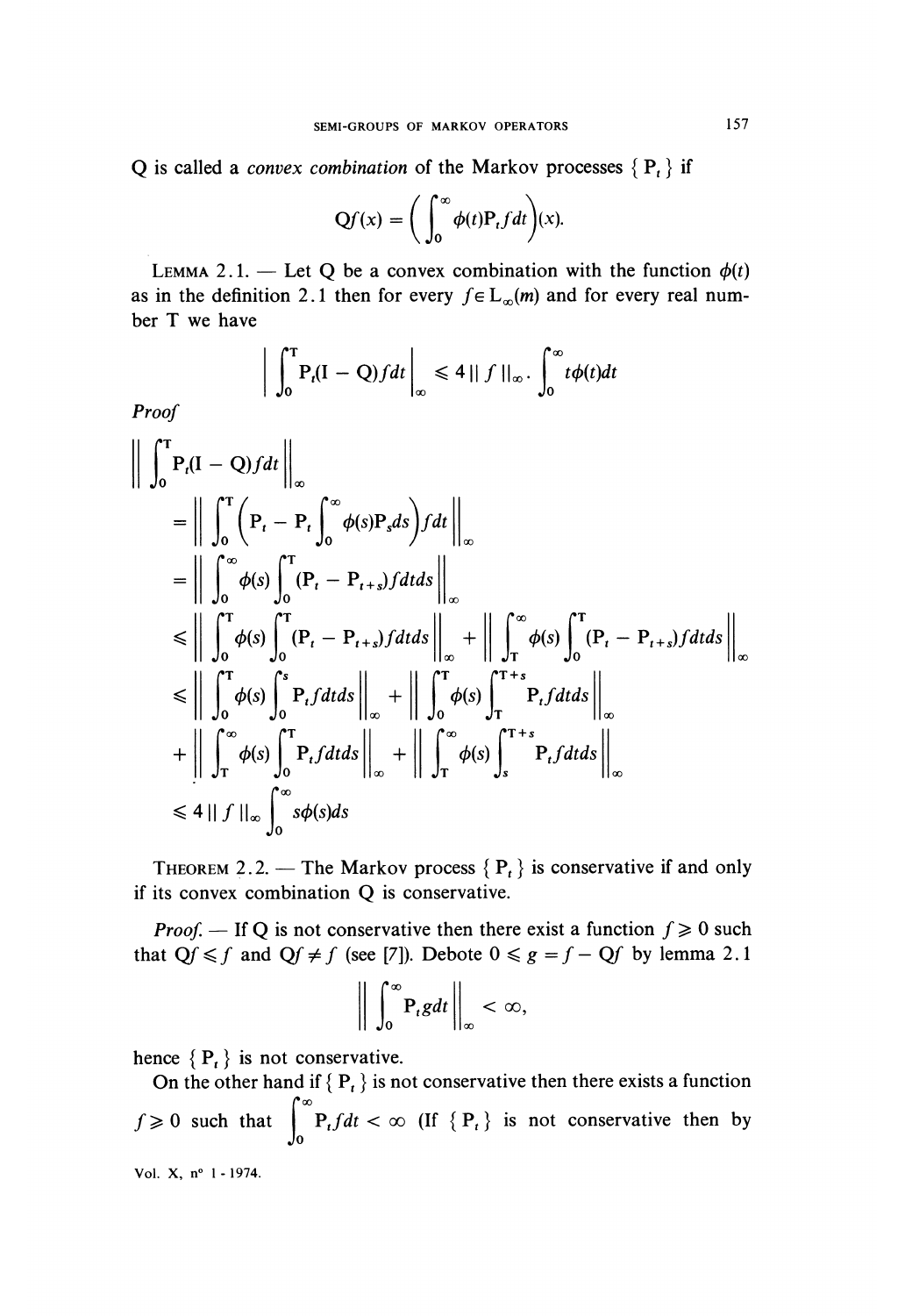theorem 2.1 of [11]  $P_{t_0}$  is not conservative, for each  $t_0 > 0$ , and hence there exists a function  $h \ge 0$  with  $P_{t_0}h \le h$  and  $P_{t_0}h \ne h$  take  $f = h - P_{t_0}h$ and then  $\int_0^\infty P_t f dt < \infty$ ). Denote  $g = \int_0^\infty$  $Qg = \int_{0}^{\infty} \phi(s) P_s \int_{0}^{\infty} P_t f dt ds = \int_{0}^{\infty} \phi(s) \int_{0}^{\infty} P_t f dt ds \leq g$ 

and  $Qg \neq g$ . So Q is not conservative.

 $Remark.$ — An analogous theorem for a single Markov operator is given in  $[8]$  theorem 1.1.

DÉFINITION 2.2. — A conservative Markov process  ${P<sub>t</sub>}$  is said to be ergodic if  $Qf = f$ ,  $f \in L_{\infty}(m)$   $f =$  const. when Q is any convex combination.

LEMMA 2.3. - A conservative Markov process  $\{P_t\}$  is ergodic if and only if  $0 \neq f \ge 0$   $\int_{0}^{\infty} P_t f dt = \infty$  and hence the definition of ergodicity does not depend on the choice of the convex combination.

*Proof.* — If for each  $0 \neq f \ge 0$  we have  $\int_{0}^{\infty} \phi(t) P_t f dt > 0$ . So, Q is ergodic. On the other hand if there exist sets A and B such that  $\int_{0}^{\infty} P_{t} 1_{A} dt = 0$ on B, then  $Q''1_A = 0$  on B for each *n*, because

$$
Q^{n}1_{A} = \int_{0}^{\infty} \phi * \phi * \ldots * \phi P_{t}1_{A}dt = 0
$$

(convolution *n* times) on B (see [5]) and Q is not ergodic.

Remark. — In [5] is also proved that  $\mu$  is an invariant measure under  ${P_t}$  if and only if  $\mu Q = \mu$ .

## 3. ON QUASI-COMPACT SEMI-GROUPS

DÉFINITION 3.1. — Let  ${P_t}$  be an ergodic and conservative Markov process, let  $Q = \int_{0}^{\infty} \phi(t)P_t dt$  be a convex combination,  $\{P_t\}$  is said to be quasi-compact if Q is a quasi-compact operator.

Annales de l'Institut Henri Poincaré - Section B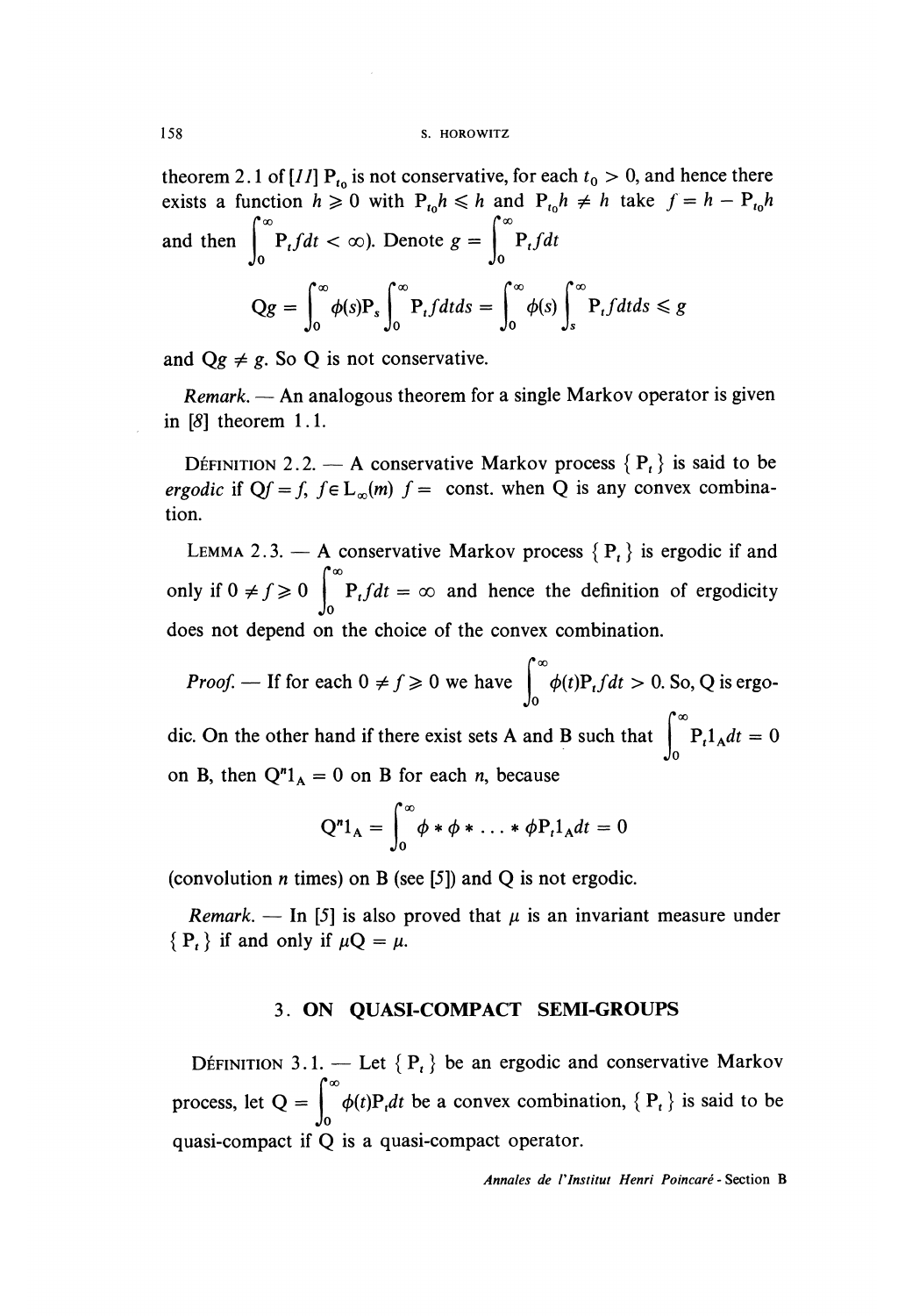THEOREM 3.1. - Let  $\{P_t\}$  be an ergodic and conservative Markov process, then the following are equivalent:

(a)  $\{P_t\}$  is quasi-compact.

(b) For every set B there exists  $\alpha = \alpha(B) > 0$  and  $T = T(B)$  such that

$$
\int_0^T \mathbf{P}_t \mathbf{1}_B dt \geqslant \alpha.
$$

(c) There exists a finite invariant measure  $\mu$  and for every function f with  $\int f d\mu = 0$  we have

$$
\left\| \frac{1}{T} \int_0^T P_t f dt \right\|_{\infty} \xrightarrow{T \to \infty} 0.
$$

(d) There exists a finite invariant measure and let E be the projection 1  $\int_0^T$  $Ef = \int f d\mu$  then  $\left\| \frac{1}{T} \int_0^T P_t dt - E \right\|_{\infty} \longrightarrow 0$  in the operator norm.

Proof

 $(d) \Rightarrow (c)$  trivial.

 $(c) \Rightarrow (b)$  also obvious.

(b)  $\Rightarrow$  (a) For every set B there exists  $\alpha = \alpha(B)$  and T = T(B) such that

$$
\int_0^T \mathbf{P}_t \mathbf{1}_B dt \ge \alpha
$$

and hence

$$
Q1_{\mathbf{B}} = \int_0^\infty \phi(t) P_t 1_{\mathbf{B}} dt \geq \phi(T) \int_0^T P_t 1_{\mathbf{B}} dt \geq \alpha \phi(T)
$$

and by theorem 4.1 of [10] Q is quasi-compact. (a)  $\Rightarrow$  (d) Let Q be quasicompact, denote  $L_{\infty}^{0} = \left\{ f \mid \int f d\mu = 0 \right\}$  (by theorem 4.1 of [10] there exists a finite invariant measure  $\mu = \mu Q$ ) and  $(I - Q)L_{\infty}^0 = L_{\infty}^0$  and hence for every function f there exists a function  $g \in L^0_{\infty}$  such that

$$
g - \mathrm{Q}g = f - \int f d\mu.
$$

Hence by lemma 2.1

$$
\left\| \frac{1}{T} \int_0^T P_t \left( f - \int f d\mu \right) dt \right\|_{\infty} = \left\| \frac{1}{T} \int_0^T P_t (I - Q) g dt \right\|_{\infty}
$$
  

$$
\leq \frac{4}{T} ||g||_{\infty} \int_0^{\infty} t \phi(t) dt \leq \frac{4C}{T} \int_0^{\infty} t \phi(t) dt
$$

Vol. X, n° 1 - 1974.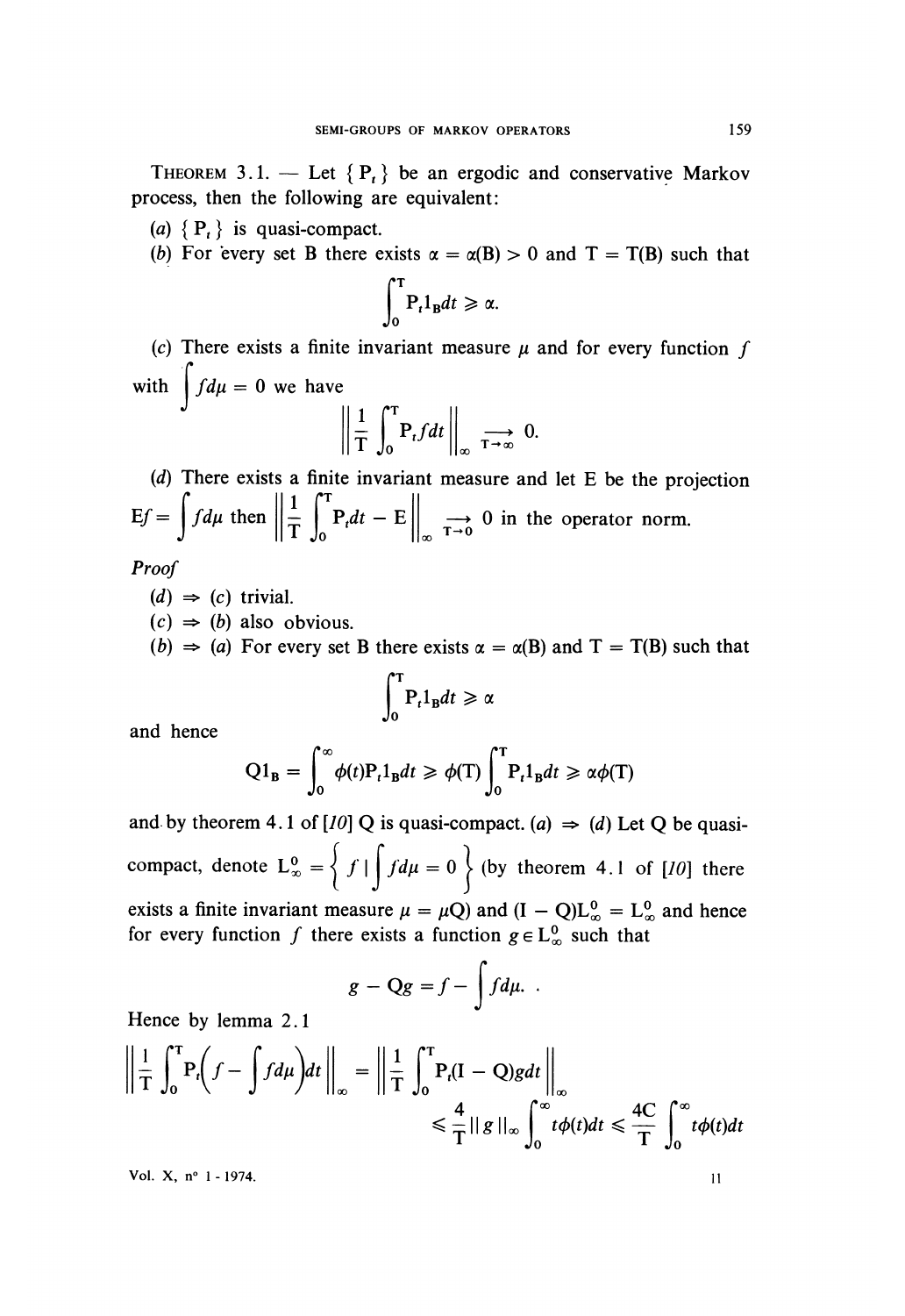160 S. HOROWITZ

where C is the norm of the operator  $(I - Q)^{-1}$  acting on  $L_{\infty}^{0}$ . Thus

$$
\lim_{T \to \infty} \sup_{\|f\|_{\infty} \leq 1} \left\| \frac{1}{T} \int_{0}^{T} P_{t} f dt - \int f d\mu \right\|_{\infty} = 0
$$

COROLLARY  $1.$  - The definition 3.1 does not depend on the choice of the convex combination.

Remark. – In [2] is proved that  $U^1 = \int_{0}^{\infty} e^{t}P_t dt$  is quasi-compact if and only if  $\lambda U^{\lambda} = \lambda \int_0^{\infty} e^{-\lambda t} P_t dt$  is for each  $\lambda$ , this is a special case of this corollary.

COROLLARY 2. - Let  $\{P_t\}$  be an ergodic and conservative Markov process and  $P_{t_0}$  is a quasi-compact operator for some  $t_0$  then the process is quasi-compact.

*Proof.* — By theorem 4.1 of [10], for every function  $f \in L_{\infty}$  there exists a function  $g \in L_{\infty}$  with  $\int g d\mu = 0$ , where  $\mu$  is the invariant measure for  $P_{t_0}$ , such that  $f - \int f d\mu = g - P_{t_0}g$ . Hence  $\left\| \frac{1}{T} \int_0^T P_t \left( f - \int f d\mu \right) dt \right\|_{\infty} = \left\| \frac{1}{T} \int_0^T P_t (g - P_{t_0} g) dt \right\|_{\infty}$  $= \left\| \frac{1}{T} \int_{0}^{t_0} P_t g dt - \frac{1}{T} \int_{T}^{T+t_0} P_t g dt \right\|_{\infty} \leq \frac{2t_0 \|g\|_{\infty}}{T} \xrightarrow{T \to \infty} 0$ 

and by theorem 3.1 the process is quasi-compact.

Remark. — The converse is not true, for example if  $\{P_t\}$  is the semigroup of rotations on the circle then it is easy to see that the process is quasicompact but each  $P_t$  is not.

THEOREM 3.2. — Let  $\{P_t\}$  be an ergodic and conservative Markov process and there exists no pure charge (a finite additive measure which does not dominate any measure) v such that  $vP_t = v$  for each t then the process is quasi-compact.

*Proof.* — By the Fixed Point Theorem there exists a positive functional  $\lambda$ on L<sub>∞</sub> such that  $\lambda P = \lambda$ .  $\lambda$ , as a functional on L<sub>∞</sub>, can be written uniquely as a sum  $\lambda = \mu + \nu$  where  $\mu$  is a measure and  $\nu$  a pure charge. It is clear that  $\mu P_t \ge \mu$  and by the conservativity of  $P_t$ ,  $\mu P_t = \mu$  for each t, and by

Annales de l'Institut Henri Poincaré - Section B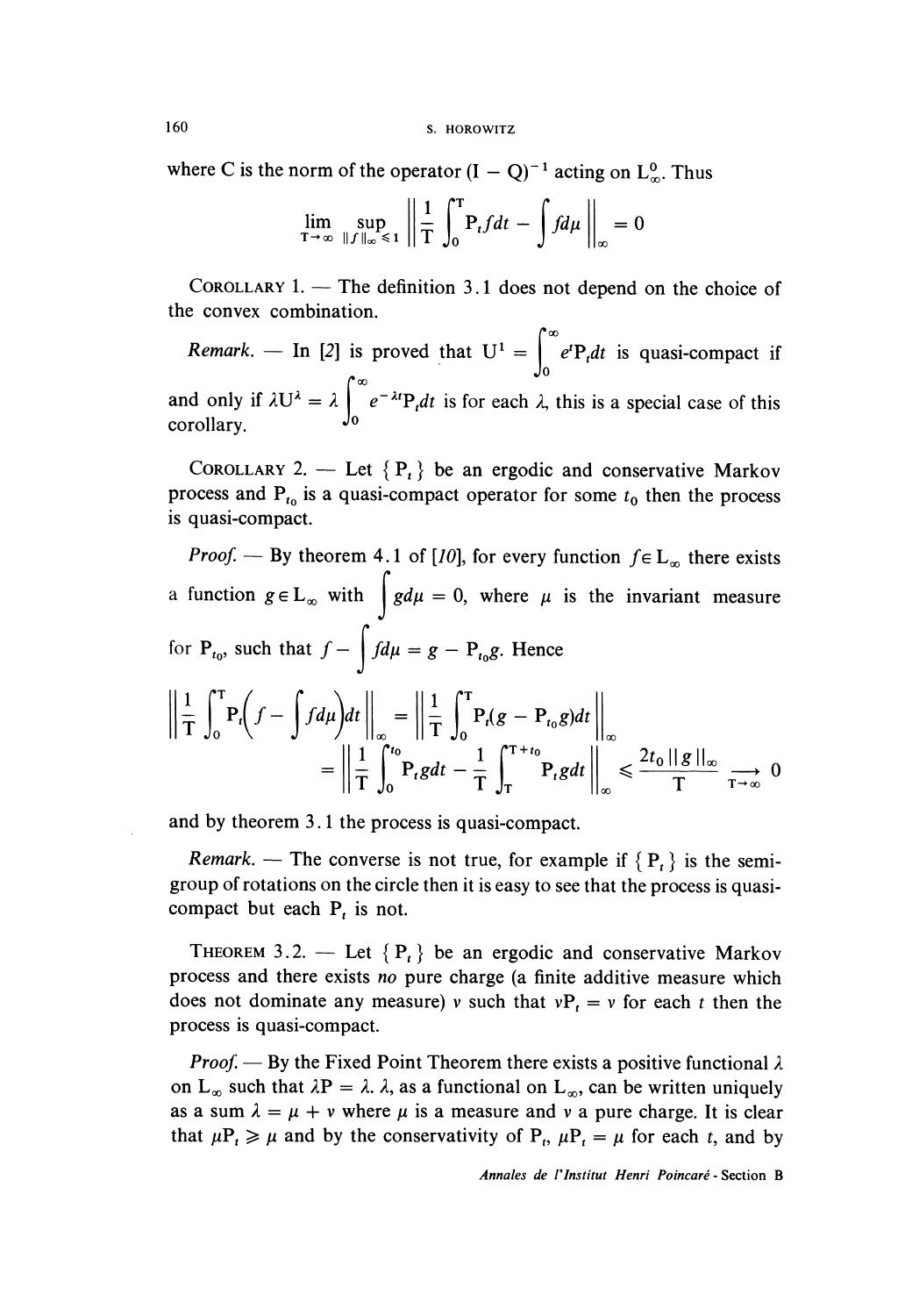the ergodicity  $\mu$  is a unique finite invariant measure. Define the space  $L =$ spn  $\{(I - P_t)L_{\infty} | 0 < t < \infty \}$ . The orthogonal compliment of L is  $L^{\perp} = \{ v \in L^*_{\infty} \mid vP = v, \forall t \}$  and by the conditions of the theorem we have that  $L^{\perp}$  is the one dimensional space  $\{\alpha\mu\}$ . So, by the Hahn-Banach Theorem if  $\int f d\mu = 0$  then  $f \in L$  and hence for each  $\varepsilon > 0$  there exist functions  $f_1, f_2, ..., f_j \in L_\infty$  and real numbers  $t_1, t_2, ..., t_j$  such that

$$
|| (f_1 - P_{t_1}f_1) + (f_2 - P_{t_2}f_2) + \ldots + (f_j - P_{t_j}f_j) - f ||_{\infty} \le \varepsilon
$$

Thus,

$$
\left\| \frac{1}{T} \int_0^T P_t f dt \right\|_{\infty} \leqslant \left\| \frac{1}{T} \int_0^T P_t (f_1 - P_{t_1} f_1) dt \right\|_{\infty} + \dots + \left\| \frac{1}{T} \int_0^T P_t (f_j - P_{t_j} f_j) dt \right\|_{\infty} + \left\| \frac{1}{T} \int_0^T P_t [(f_1 - P_{t_1} f_1) + \dots + (f_j - P_{t_j} f_j) - f] dt \right\|_{\infty}
$$

the last element of the sum is less then  $\varepsilon$  and for each  $1 \le i \le j$  we have

$$
\left\| \frac{1}{T} \int_0^T P_t(f_i - P_{t_i} f_i) dt \right\|_{\infty} \le \left\| \frac{1}{T} \int_0^{t_i} P_t f_i dt \right\|_{\infty} + \left\| \frac{1}{T} \int_T^{T+t_i} P_t f_i dt \right\|_{\infty} \le \frac{2t_i \, ||\, f_i||}{T} \xrightarrow[T \to \infty]{} 0
$$

and hence

$$
\left\| \frac{1}{T} \int_0^T P_t f dt \right\|_{\infty} \xrightarrow{T \to \infty} 0
$$

and by theorem 3.1 the process is quasi-compact.

#### 4. HARRIS PROCESSES

A single Markov operator P is said to be a Harris operator if there exist an integral operator K,  $Kf(x) = \int k(x, y)f(y)m(dy)$  and an integer n such that  $0 < K \le P<sup>n</sup>$  (for details see [6], Chapter V). Let P be a  $\infty$ Markov operator and A a set, define  $P_A = I_A \sum_{\text{A}} (PI_A)^n PI_A$  where  $I_A$  is

Vol. X, n° 1 -1974.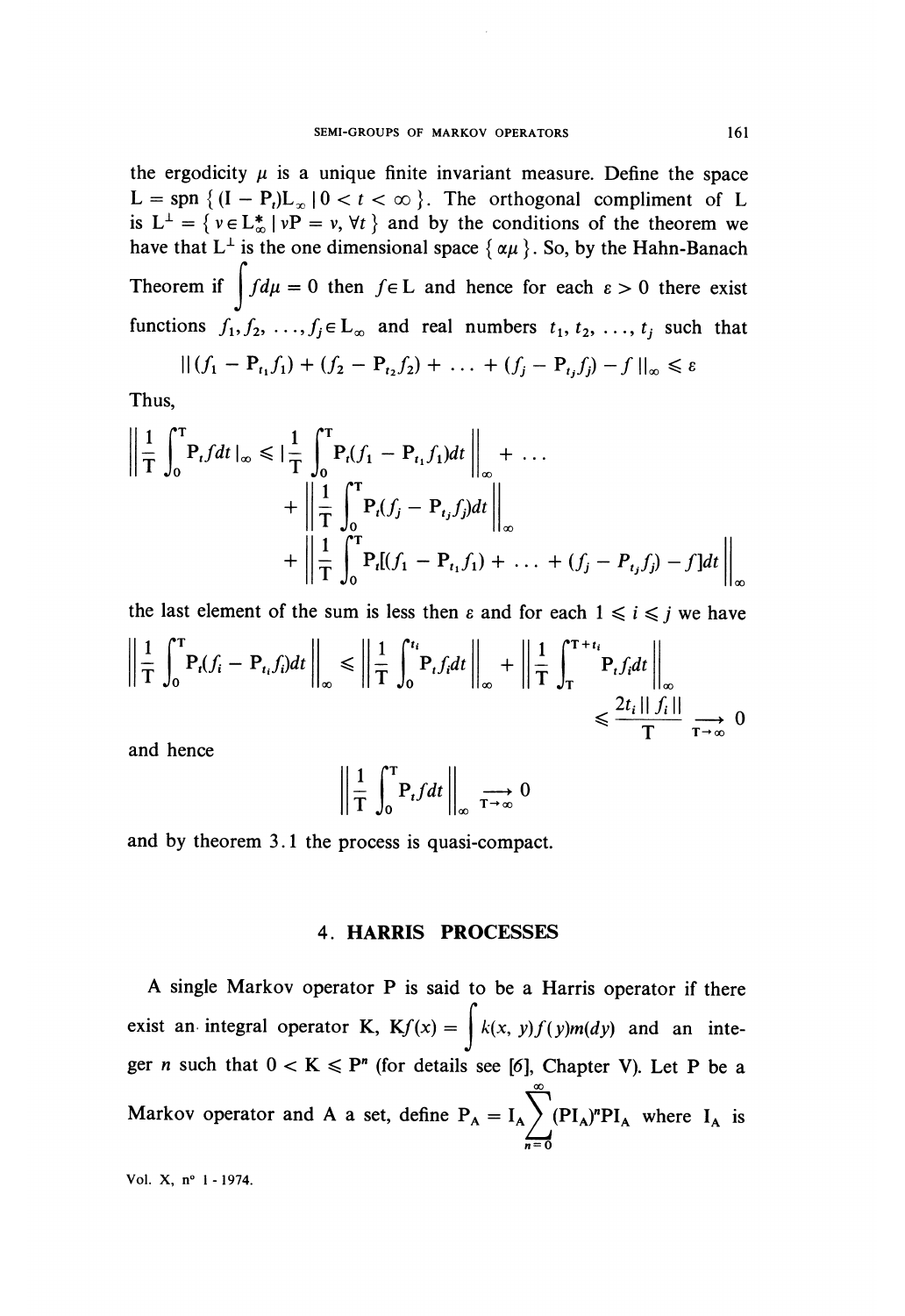162 S. HOROWITZ

the operator  $I_A f(x) = \begin{cases} 0 & x \notin A \end{cases}$  in [6] is shown that  $P_A$  is a Markov operator on  $(A, \Sigma_{\lambda}, mI_{\lambda})$ .

DÉFINITION 4.1. - Let  $\{P_t\}$  a Markov process and Q a convex combination of it,  $\{P_t\}$  is said to be a Harris process if Q is a Harris operator.

Since Q is a Harris operator it has a unique  $\sigma$ -finite invariant measure  $\mu$ (see [6], Chapter VI).

THEOREM 4.1. - Let  ${P_t}$  be an ergodic and conservative Markov process then the following are equivalent :

(a)  $\{P_t\}$  is a Harris process.

(b) There exists a set A such that for every set  $B \subset A$  there exist  $T = T(B)$ and  $0 < \alpha = \alpha(B)$  such that  $\int_{0}^{T} P_{t} 1_{B} dt \ge \alpha 1_{A}$ . (c) There exist a set A and a constant C such that if supp  $f \subset A$  and

$$
\int f d\mu = 0 \text{ then } \left\| \int_0^T P_t f dt \right\|_{\infty} \leq C ||f||_{\infty}.
$$

*Proof.*  $(-b) \Rightarrow (a)$  Let Q be the convex combination  $Qf = \int_0^{\infty} \phi(t) P_t f dt$ , let  $B \subset A$  be a set, there exist  $T = T(B)$  and  $\alpha = \alpha(T)$  such that

$$
\int_0^T \mathbf{P}_t \mathbf{1}_B dt \geqslant \alpha \mathbf{1}_A
$$

and hence

$$
Q1_{\mathbf{B}} = \int_0^\infty \phi(t) P_t 1_{\mathbf{B}} dt \geq \phi(T) \int_0^T P_t 1_{\mathbf{B}} dt \geq \alpha \phi(T) 1_A
$$

and by theorem 3.4 of  $[10]$  Q is a Harris operator.

 $(c) \Rightarrow (b)$  Assume that there exist a set A with  $\mu(A) < \infty$  and a constant C such that is supp  $f \subset A$  and  $\int f d\mu = 0$  then

$$
\bigg\|\int_0^T P_t f dt\bigg\|_{\infty} \leq C \|f\|_{\infty} = K.
$$

Let E  $\subset$  A, take  $f = 1_A - \frac{\mu(A)}{\mu(E)} 1_E$ , then  $\int f d\mu = 0$  and supp  $f \subset A$ , and hence we have

$$
\bigg\| \int_0^T P_t \bigg( 1_A - \frac{\mu(A)}{\mu(E)} 1_E \bigg) dt \bigg\|_{\infty} \leq K
$$

Annales de l'Institut Henri Poincaré - Section B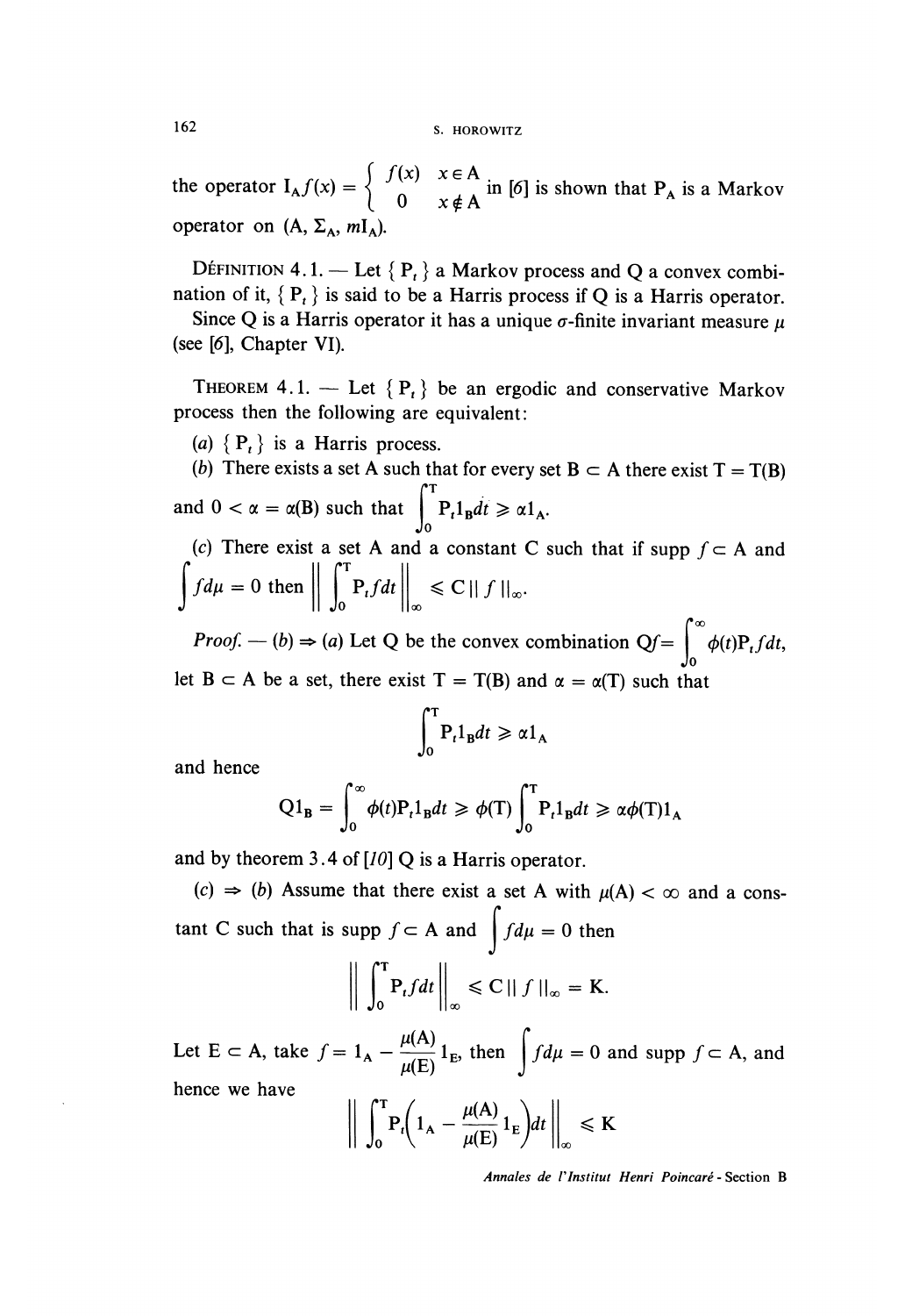where K is a constant independent on T. By the conservativity and Egorov's Theorem there exists a set B c A such that  $\int_{0}^{N} P_{t}1_{A}dt \longrightarrow_{N \to \infty} \infty$  uniformly on B. Hence there exists an integer N such that  $\int_{0}^{N} P_{t}1_{A}dt \geq 2$ Therefore  $\int_0$ 

$$
2K1_{\mathbf{B}} \leqslant \int_0^{\mathbf{R}} P_t 1_A dt \leqslant K + \frac{\mu(A)}{\mu(E)} \int_0^{\mathbf{R}} P_t 1_E dt
$$

or

$$
\int_0^N P_t 1_E dt \geqslant \frac{\mu(E)}{\mu(A)} \cdot K 1_B.
$$

So, for every set  $E \subset B$  there exist an integer  $N = N(E)$  and a positive number  $\alpha = \alpha(E)$  such that  $\int_{0}^{1} P_{t}1_{E}dt \geq \alpha 1_{B}$ .

(a)  $\Rightarrow$  (c) Q is a Harris operator. By theorem 5.2 of [10] there exists a set A such that  $Q_A$  is quasi-compact. By theorem 4.1 of [10] we have that for each  $f \in L_{\infty}$  with supp  $f \subset A$  and  $\int f d\mu = 0$  there exist  $g \in L_{\infty}$ with supp  $g \subset A$  and  $\int g d\mu = 0$  such that  $(I_A - Q_A)g = f$  and  $||g||_{\infty} \leq C ||f||_{\infty}$ , where  $C$  is a constant independent on  $f$ .

By the calculations of [3] we have

$$
(\mathbf{I}_{A} - \mathbf{Q}_{A})g = (\mathbf{I} - \mathbf{Q})\sum_{n=0}^{\infty} (\mathbf{I}_{A}\mathbf{Q})^{n}\mathbf{I}_{A}g \quad \text{where} \quad \left\|\sum_{n=0}^{\infty} (\mathbf{I}_{A}\mathbf{Q})^{n}\mathbf{I}_{A}g\right\|_{\infty} \leq \|\,g\,\|_{\infty}
$$

By lemma 2.1 we have

$$
\left\| \int_0^T P_t f dt \right\|_{\infty} = \left\| \int_0^T P_t (I - Q) \sum_{n=0}^{\infty} (I_A Q)^n I_A g dt \right\|_{\infty}
$$
  
\$\leq 4 || g ||\_{\infty} \int\_0^{\infty} t \phi(t) dt \leq 4C || f ||\_{\infty} \int\_0^{\infty} t \phi(t) dt.\$

COROLLARY  $\cdot$  - The definition 3.1 does not depend on the choice of the convex combination. ,

Remark. — Theorem 4.1 is a generalization of some theorems of [1], [4] and [12].

Vol. X, n° 1 - 1974.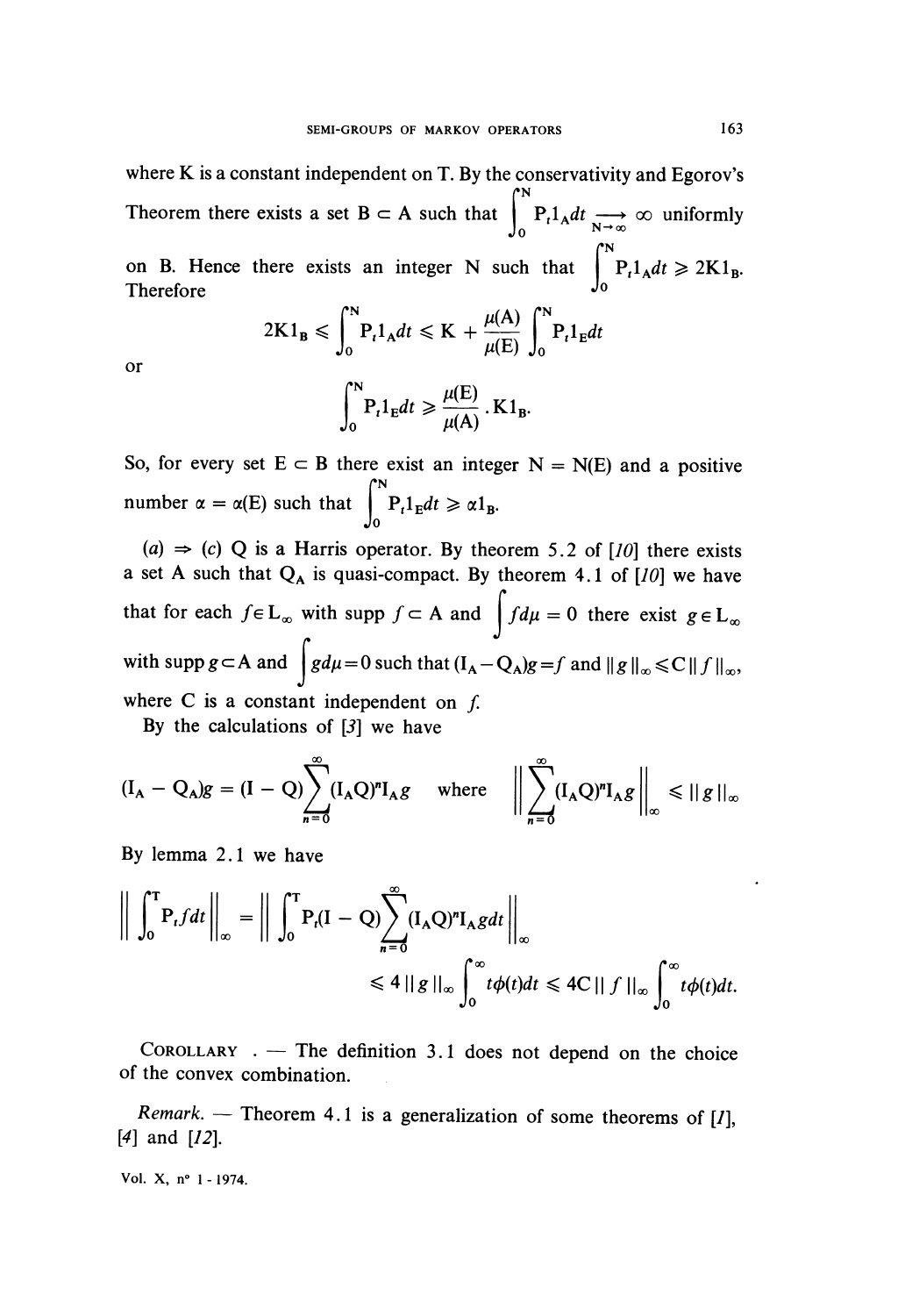## 5. ON  $\sigma$ -FINITE INVARIANT MEASURES

THEOREM  $5.1.$  - A necessary and sufficient condition for the existence of a  $\sigma$ -finite invariant measure  $\mu$  for the conservative and ergodic Markov process  $\{P_t\}$  which is finite on the set A is that for each  $0 \le f \in L_{\infty}$  with supp  $f \subset A$  we have:



Proof.  $-$  If a  $\sigma$ -finite invariant measure exists then by the ratio limit  $\int_0$   $\int$ <sub>t</sub>  $\int$   $\int$   $\int$   $\int$ theorem (see [11])  $\lim_{T\to\infty} \frac{1}{T}$  exists and is different from zero on a set  $\bf{0}$ 

of positive measure. Hence the condition is necessary. Let us prove that the condition is sufficient. Let Q be the convex combination

$$
Qf = \int_0^\infty e^{-t} P_t f dt.
$$

By lemma 1.1 of [*I*]  $\mu$  is a  $\sigma$ -finite invariant measure for {  $P_t$ } if and only if it is an invariant measure for Q, so, it is sufficient to show that there exists a  $\sigma$ -finite invariant measure for Q, which is finite on the set A. It is known (see for example [6], Chapter VI, theorem C) that there exists such a measure for Q if and only if there exists a finite invariant measure for  $Q<sub>A</sub>$ . It is also . known (see for example [9] lemma 1) that if there exists no finite invariant measure for the Markov operator P, then the space  $(I - P)L_{\infty}$  contains positive functions. Hence if there exists no  $\sigma$ -finite invariant measure for Q which is finite on A then there exists  $f \ge 0$  with supp  $f \subset A$  such that for each  $\varepsilon > 0$  there exists  $g \in L_{\infty}$  with supp  $g \subset A$  such that  $|f - g + Q_A g| \leq \varepsilon 1_A$ and we have :

$$
\left| \frac{\int_0^T P_t f dt}{\int_0^T P_t 1_A dt} \right| \leqslant \left| \frac{\int_0^T P_t (I_A - Q_A) g dt}{\int_0^T P_t 1_A dt} \right| + \left| \frac{\int_0^T P_t (f - g + Q_A g) dt}{\int_0^T P_t 1_A dt} \right|
$$

Annales de I'Institut Henri Poincaré - Section B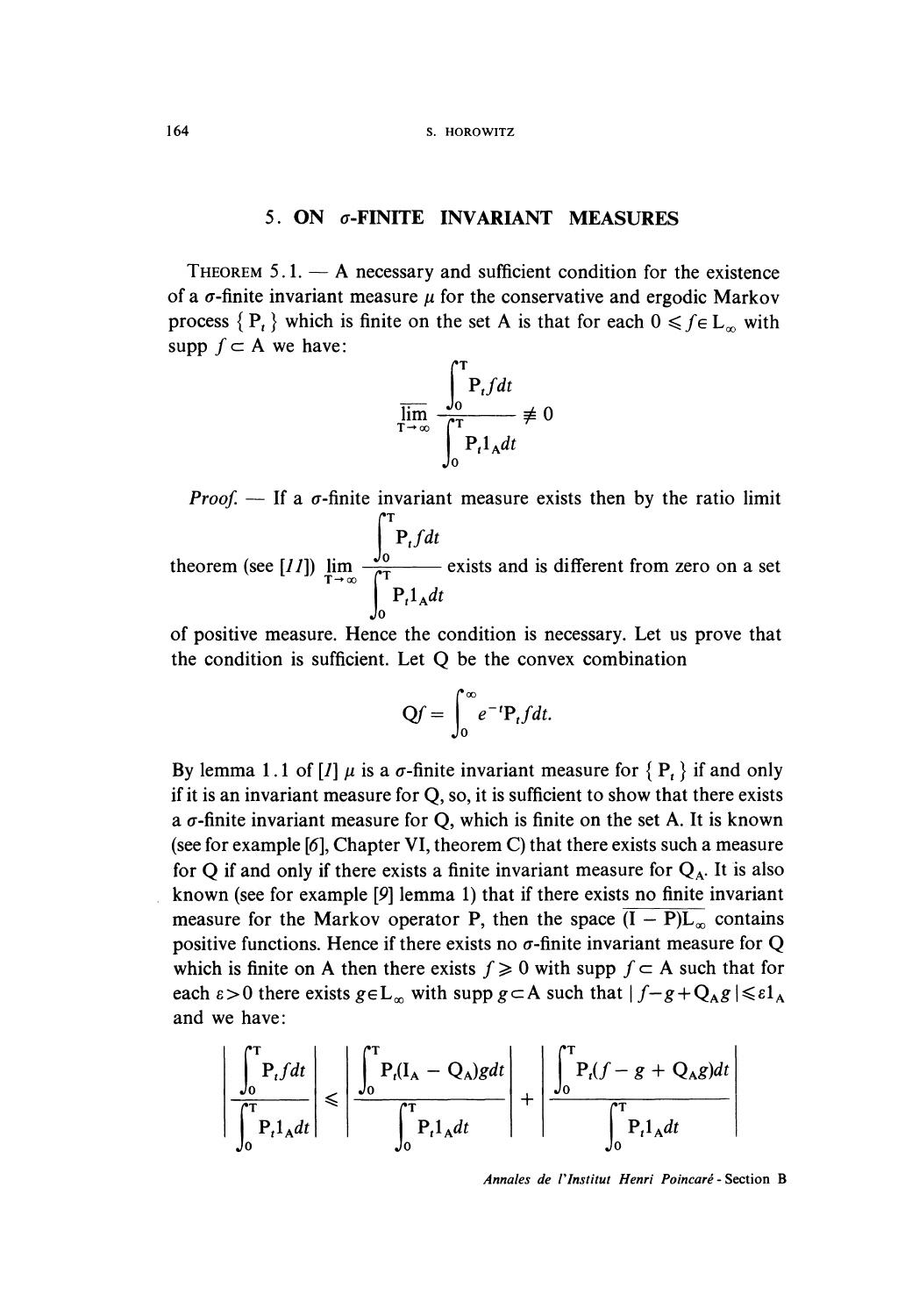The second element of the sum in the left-hand side of the inequality is less than e, while for the numerator of the first element we have by the calculations of [3]

$$
({\rm I}_{A} - {\rm Q}_{A})g = ({\rm I} - {\rm Q})\sum_{n=0}^{\infty}({\rm I}_{A}{\rm Q})^{n}{\rm I}_{A}g
$$

where

$$
\bigg\|\sum_{n=0}^{\infty}(\mathbf{I}_{\mathbf{A}}\mathbf{Q})^{n}\mathbf{I}_{\mathbf{A}}g\bigg\|_{\infty}\leq ||g||_{\infty}
$$

and by lemma 2.1 we have

$$
\left\| \int_0^T P_t(I_A - Q_A) g dt \right\|_{\infty} = \left\| \int_0^T P_t(I - Q) \sum_{n=0}^{\infty} (I_A Q)^n I_A g dt \right\|_{\infty} \le 4 \left\| g \right\|_{\infty}.
$$
  
So

$$
\lim_{T \to \infty} \left| \frac{\left| \int_0^T P_t(I_A - Q_A) g dt}{\int_0^T P_t 1_A dt} \right| \le \lim_{T \to \infty} \frac{4 ||g||_{\infty}}{\int_0^T P_t 1_A dt} \equiv 0
$$

and hence

$$
\lim_{T \to \infty} \frac{\int_0^T P_t f dt}{\int_0^T P_t 1_A dt} \equiv 0
$$

and the theorem is proved.

Remark. — The theorem of [9] is the analogous theorem for a single Markov operator.

### **REFERENCES**

- [1] J. AZEMA, M. KAPLAN-DUFLO et D. REVUZ, Mesure invariante sur les classes récurrentes des processus de Markov. Z. Wahrstheinlichkeitstheorie, vol. 8, 1967, p. 157- 181.
- [2] J. G. BASTERFIELD, On quasi-compact pseudo-resolvents, Proceedings of the Fifth Berkeley Symposium on Mathematical Statistics and Probability, vol. II, Part 2, Berkeley, University of California Press, 1967, p. 193-195.
- [3] A. BRUNEL, Chaine abstraite de Markov vérifiant une condition d'extension d'Orey à ce cas d'un théorème ergodique de M. Métivier. A paraître.
- [4] M. DUFLO, Opérateurs potentiels des chaînes et des processus de Markov irréductibles. Bull. Soc. Math. France, vol. 98, 1970, p. 127-163.
- [5] M. FALKOWITZ, On finite invariant measures for Markov operators. To appear.

Vol. X, n° 1 - 1974.